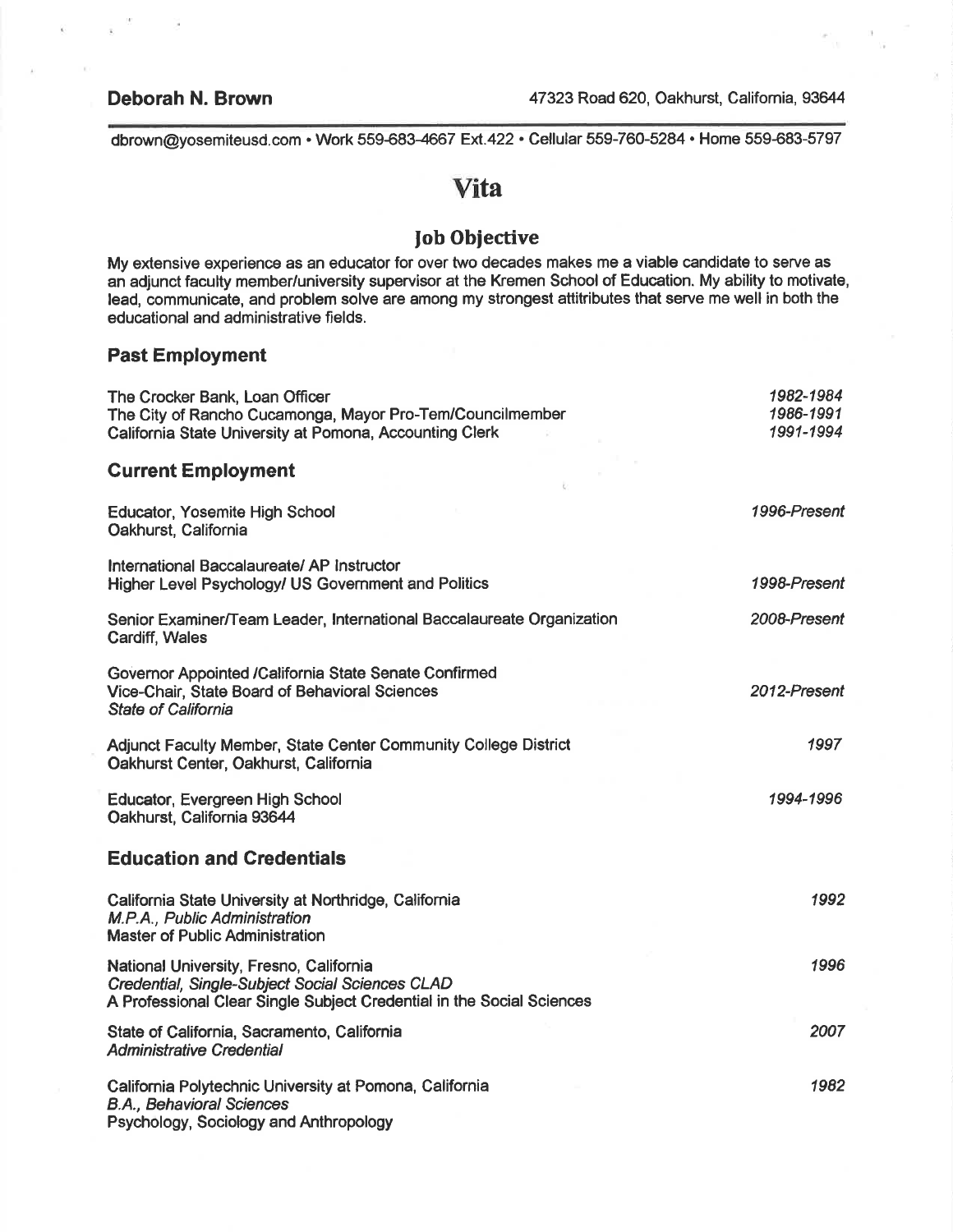## Goaching Experience

- . California State Science, Mathematics and Engineering Fair, May 2009- Present
- **Western Psychological Association Annual Conference 2011 2013**
- **EXECUTE: International Science and Engineering Fair, March 2010 2011**
- . CentralValley Regional Science, Mathematics and Engineering Fair, March 2009 Present
- **Stanford Undergraduate Psychology Conference, May 2006 Present**<br>
Madera County Mock Triel 1998-Present
- . Madera County Mock Trial 1998-Present
- **Madera County Champions 1998-2012**
- State Mock Trial 1998-2012
- **Madera County Academic Decathlon 2002-2004**
- . State Academic Decathlon Team2OO2-2OO4

### **Publications**

"Metacognition, Memory and Genre Shifts." Research Inquiry in Education. Fresno State University, August 2007,78-88. This research looks at how students learn and retain information when shifting between genres. Metacognition has a significant impact on memory retention at the p<.05 level of confidence. Presented research at the 2008 Annual Conference of the American Psychological Association, Boston, Ma.

'Survev Techniques for Homeowners Associations and Propertv Managers: Mail-out and Handout Questionnaires" Streamline Surveys, Inc.; 1st edition, Honolulu Hawaii, Streamline Surveys, Inc.; 71 pages, (August 30, 1997).

In progress "Statistical Analysis for International Baccalaureate/Advanced Placement Students in the Behavioral Sciences" Streamline Survey, Inc. 1<sup>st</sup> Edition, Honolulu Hawaii, Streamline Surveys. Inc.: 103 pages, (August 10, 2010.)

#### Current Affiliations

- American Psychological Association, Washington D.C., 1995 present
- San Joaquin Valley Writing Project, Fresno, California, 2001. A regional organization that is dedicated to reading and writing across the curriculum from grades K-14. The goal is to continue to encourage and instruct teachers to help students comprehend text and to write across the curricula.
- California Writing Project, Sacramento, 2004. Creating teacher mentors statewide to teach teachers how to implement writing across the curriculum. Worked with the California Department of Education and University of Califomia in the development of the statewide rubric to be used in assessing writing ability for English 1A at both the CSU and UC levels.
- National Writing Project, Washington D.C, 2005. Worked with both the California Writing Project and National Writing Project on research. The classroom inquiry I participated was for over a 3 year period. The end result was a publication with Fresno State University and the Califomia Writing Project and presentation at the Annual American Psychology Conference.
- Treasurer, Streamline Surveys, Incorporated, Honolulu, Hawaii, 1992. This corporation is involved with creating, collection and analysis of data. Contracts have included but not limited to: Duke University, UCLA, Hawaii Catholic Schools and the NCLB program, and the City of Redlands.